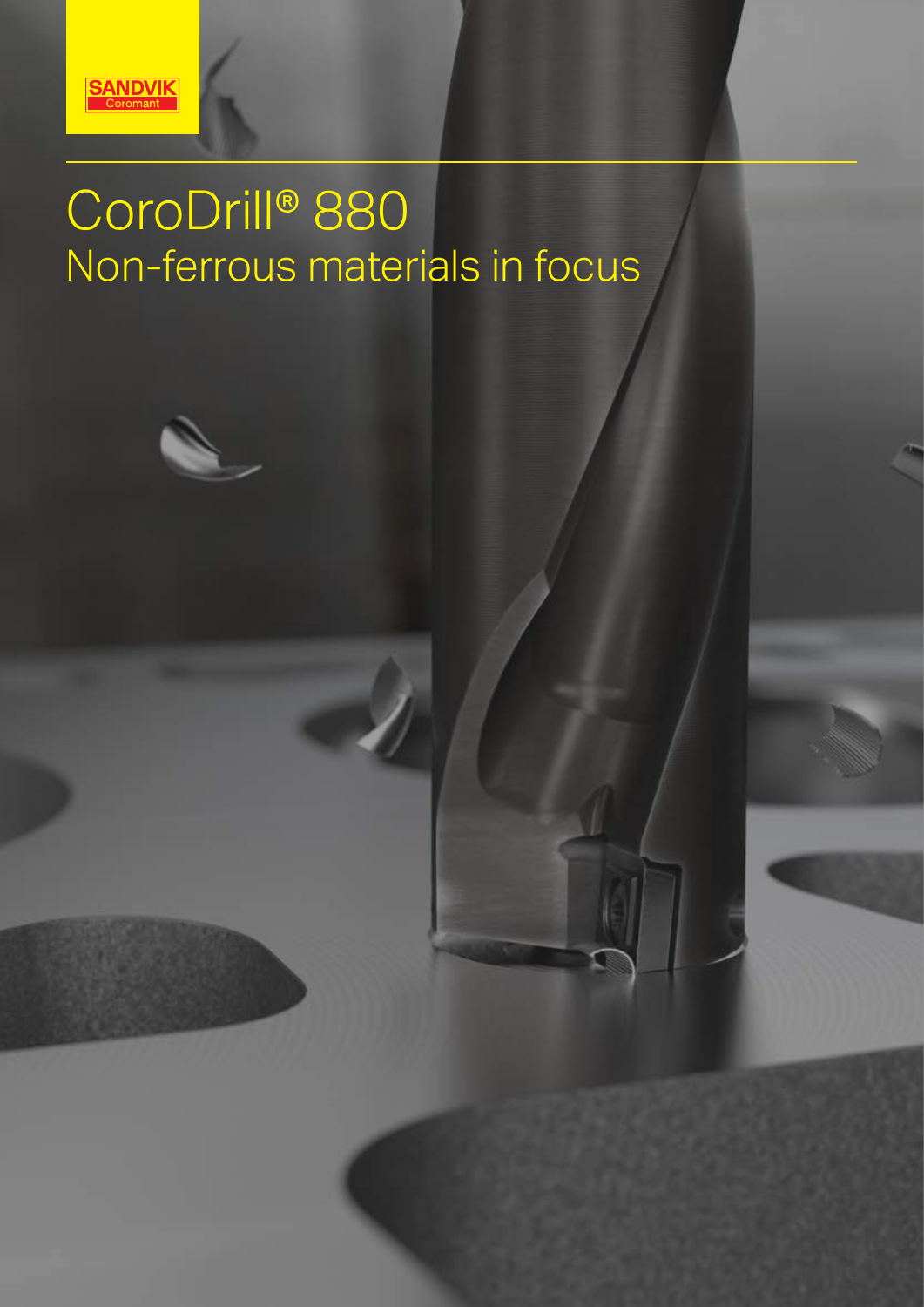# TREND: Less weight means less fuel

Since it takes less energy to accelerate a lighter object than a heavier one, lightweight materials offer great potential for increasing vehicle efficiency. A ten percent reduction in vehicle weight can result in a 6-8 percent fuel economy improvement. Replacing cast iron and traditional steel components with lightweight metals such as aluminium alloys or carbon fiber and polymer composites can directly reduce the weight of a vehicle's body and chassis by up to 50 percent and therefore reduce a vehicle's fuel consumption.





#### Aluminium

Non-ferrous materials contain soft metals with hardness under 130 HB, except for high strength bronzes (>225HB). Aluminium is one of the metals that belongs to this category. Pure aluminium is soft, ductile, corrosion resistant and has a high electrical conductivity. When applied to an automotive body structure, it provides weight savings of up to 50 percent compared with the traditional mild steel structure. Such weight savings allow other vehicle systems to be downsized, including the engine, transmission, suspension and wheels.

# Machinability of aluminium

- When machined, aluminium exhibits a tendency to adhere to the cutting tool, which leads to build-up edge, poor surface finish and cutting tool fracture.
- Relatively easy chip control, if alloyed
- Cutting forces, and thus the power required to machine, are low
- Cast AlSi-alloys are abrasive and over-eutectic AlSi-alloys with Si-content over 12% are very abrasive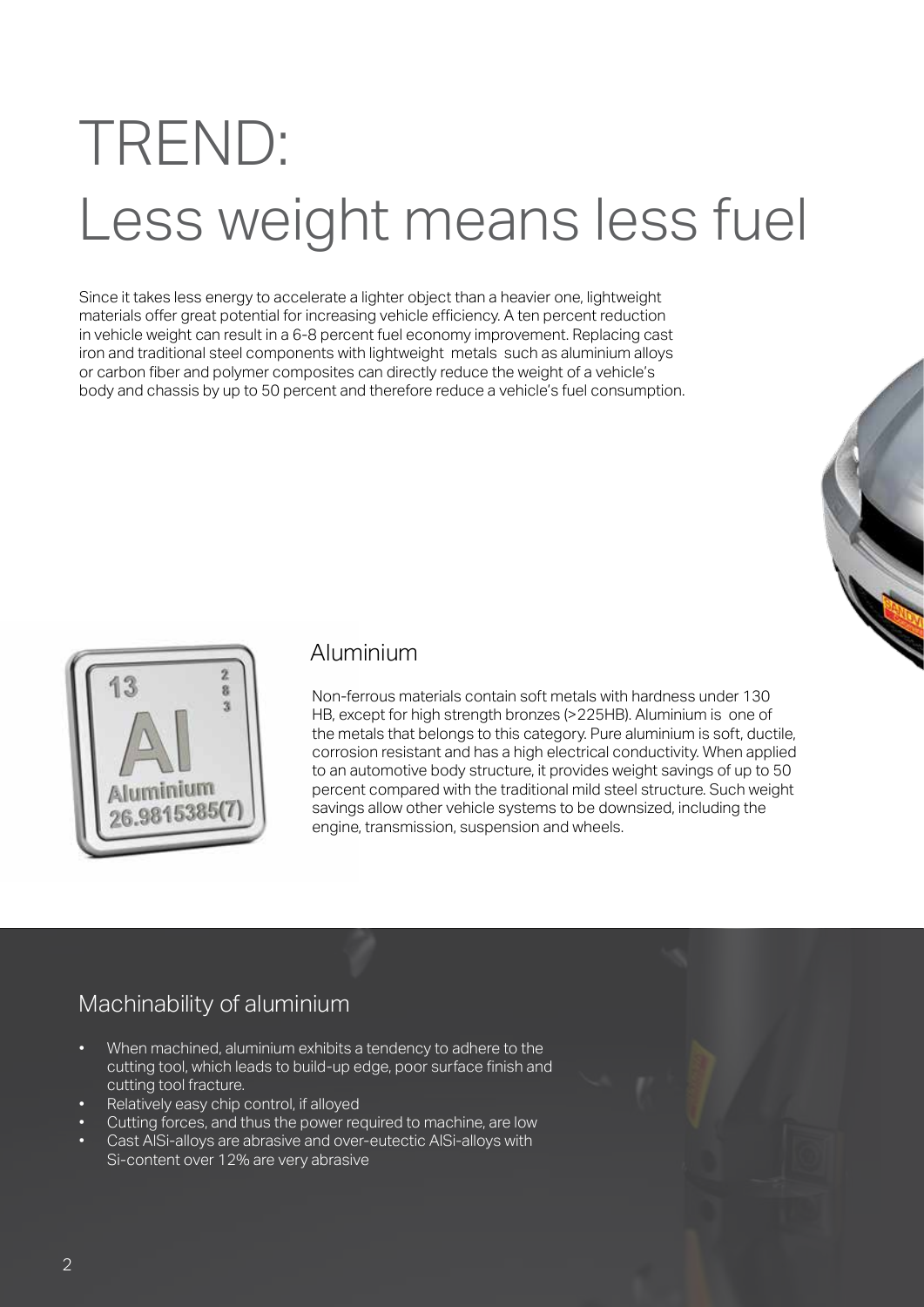

Exchanging traditional steel components with aluminium components provides up to 50% in weight reduction



# Did you know?

Aluminium can be recycled continuously with no loss of its qualities. Aluminium recycling benefits present and future generations by conserving energy and other natural resources. It requires up to 95 percent less energy to recycle aluminium than to produce primary metal and thereby avoids corresponding emissions, including greenhouse gases.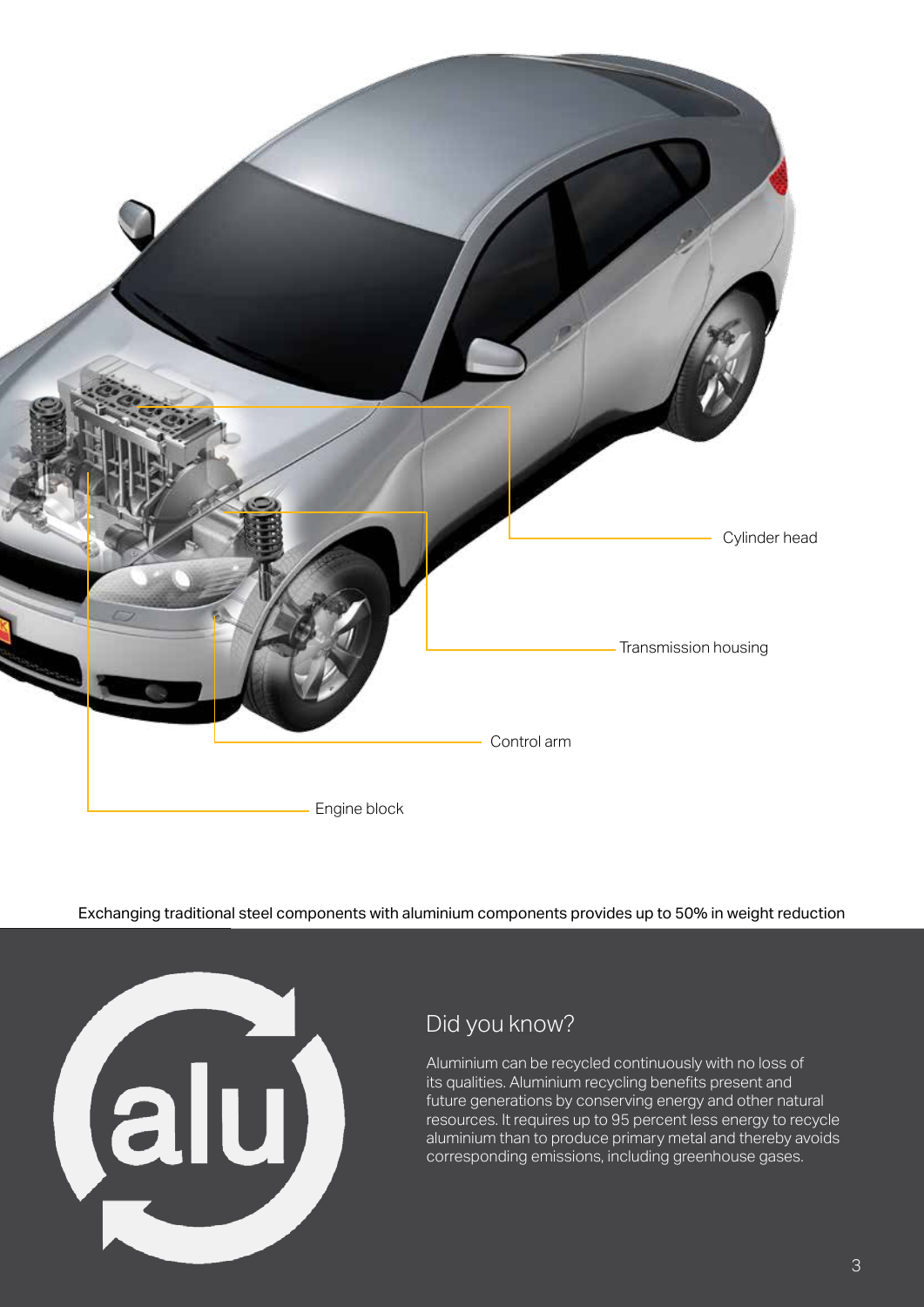# With the strength of a diamond

Making holes in aluminium can be a challenging task. Aluminum is difficult to drill because its ductility and softness causes the material to make constant prolonged contact with the cutting edges of a drill. The built-up edge that is generated by the adhering aluminium makes chip formation and evacuation difficult.

CoroDrill® 880 CVD diamond coated insert grades, N124 and N134, are specifically designed for demanding drilling in non-ferrous materials. This is where the insert coating combines the super-hardness of a real crystalline diamond providing long insert tool life. Together with chip breaker designs and a unique geometry, these inserts guarantee a superior performance in non-ferrous materials.



*"It's great to see how CoroDrill 880's optimized centre and periphery geometries, combined with dedicated diamond-coated grades for each insert position, deliver not only outstanding tool life and productivity but also an impressive ability to handle sticky non-ferrous metals. This really makes these tools products all-round in non-ferrous metal applications."*

Gustav Grenmyr, Senior R&D Engineer

### 3 facts about CVD diamond coating:

CVD diamond is a synthetic diamond grown by CVD (chemical vapor desposition) technique. 1.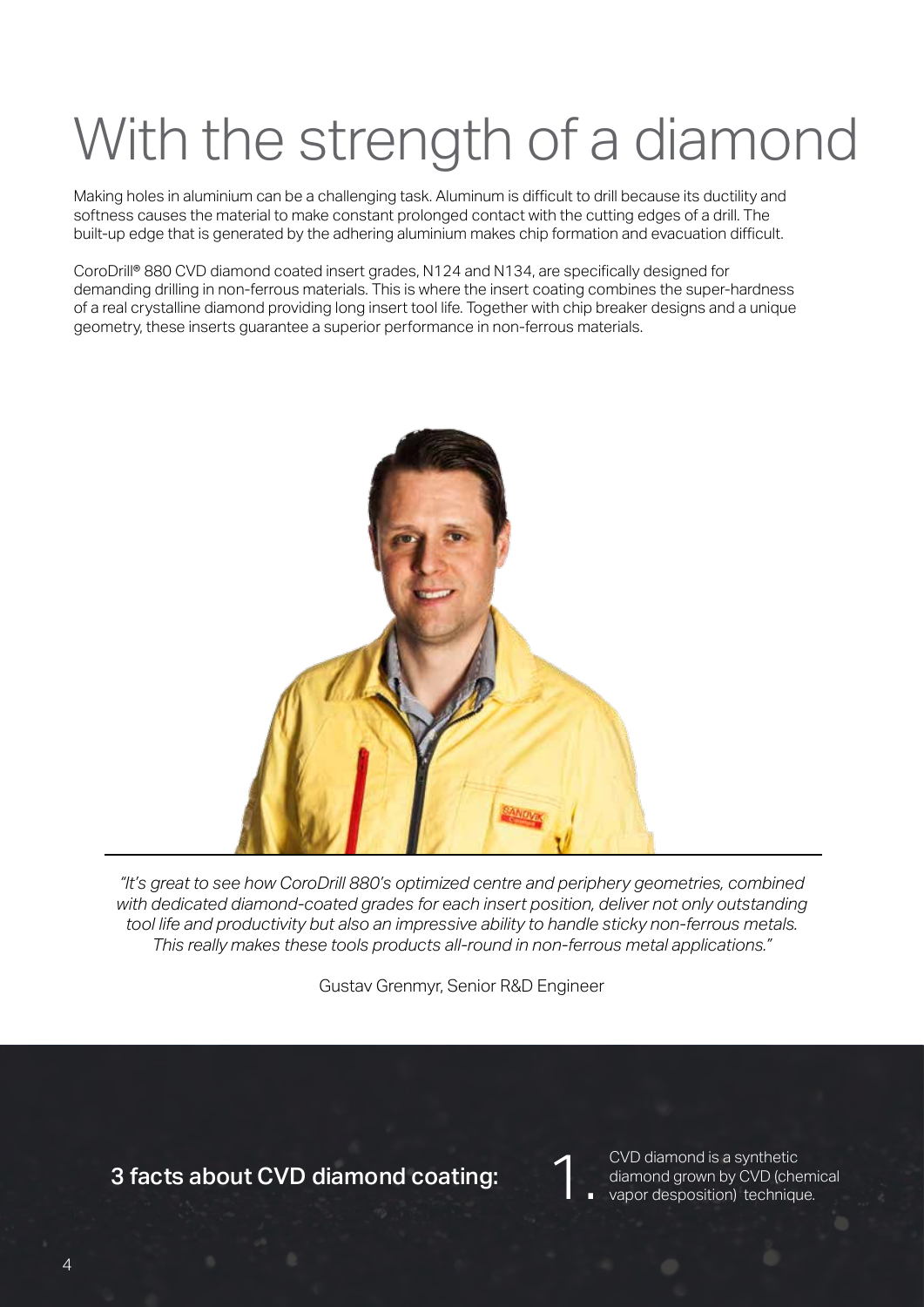### **Benefits**

- Low cost per hole thanks to long-lasting insert tool life and/or productivity increase
- Productivity increase thanks to a reduced machine down time with fewer insert changes
- Easier handling in production due to the reliability of the inserts and longer insert tool life
- Good hole surface finish thanks to great resistance to built-up edge



### Application area

Automotive industry: Drilling and boring in aluminium components such as cylinder blocks, cylinder heads, knuckles, housings, brake calipers, control arms, transmission cases, steering column covers and yokes.

Niche composite applications such as drilling GFRP rotor/wind mill blades.

### Assortment

| Insert grade     | Insert type       | Insert size | Geometry  |
|------------------|-------------------|-------------|-----------|
| N <sub>124</sub> | Peripheral insert | $1 - 9$     | <b>MS</b> |
| N134             | Central insert    | $1 - 9$     | LM        |

CVD diamond coating is grown directly on the insert substrate and is essentially a pure diamond Formed as interconnected diamond<br>
Formed as interconnected diamond<br>
microcrystallites with no binder microcrystallites with no binder.

CVD diamond has all the extreme chemical and physical properties of natural diamond and high-pressure, high-temperature (HPHT) synthetic diamond.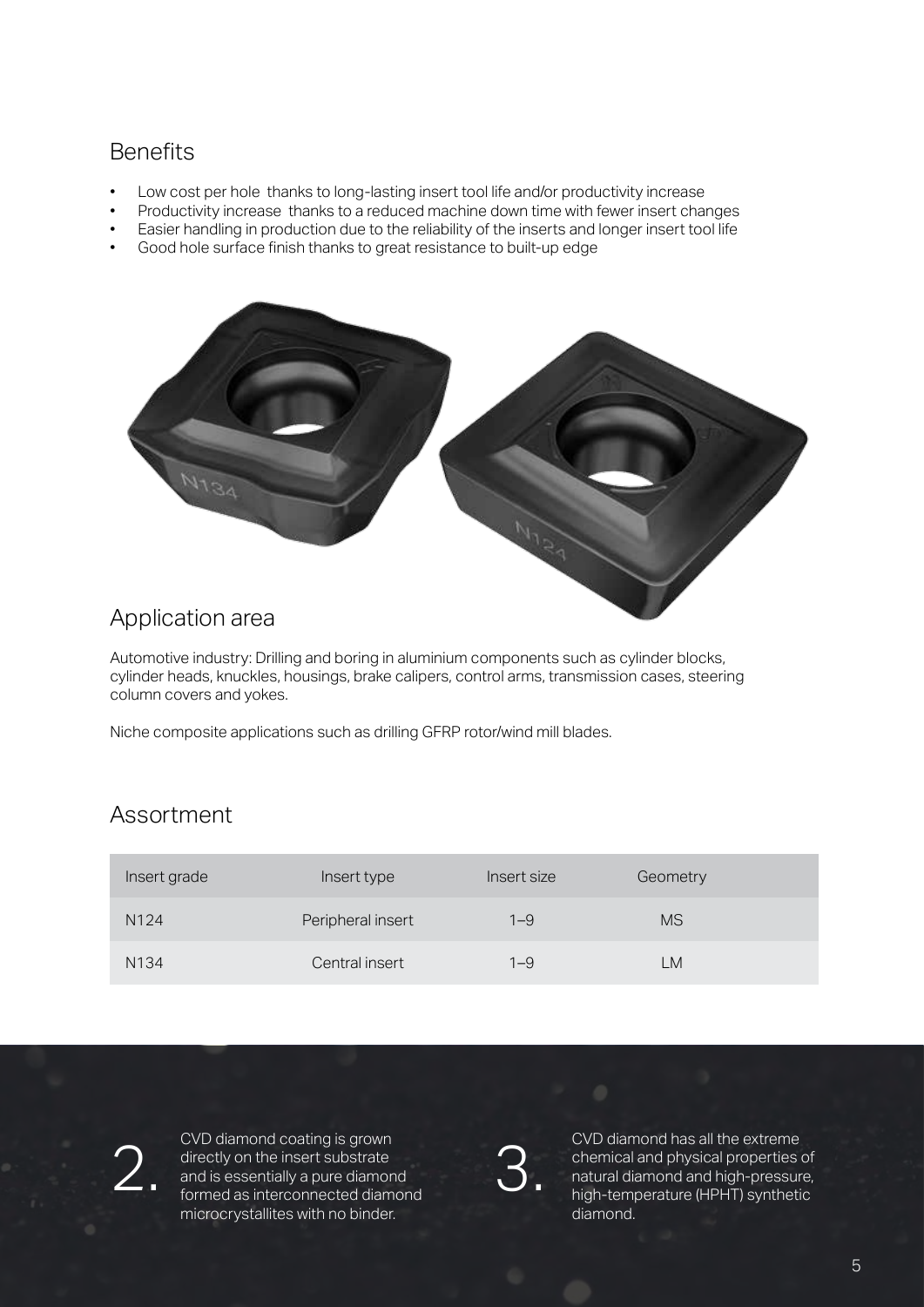# Customer cases

In these customer cases we have compared current uncoated insert grades with the new CVD diamond-coated insert grades.

# Case 1: Front control arm

In this particular case, a through hole drilling operation was performed for machining of a front control arm.

Results for the CVD diamond-coated inserts:

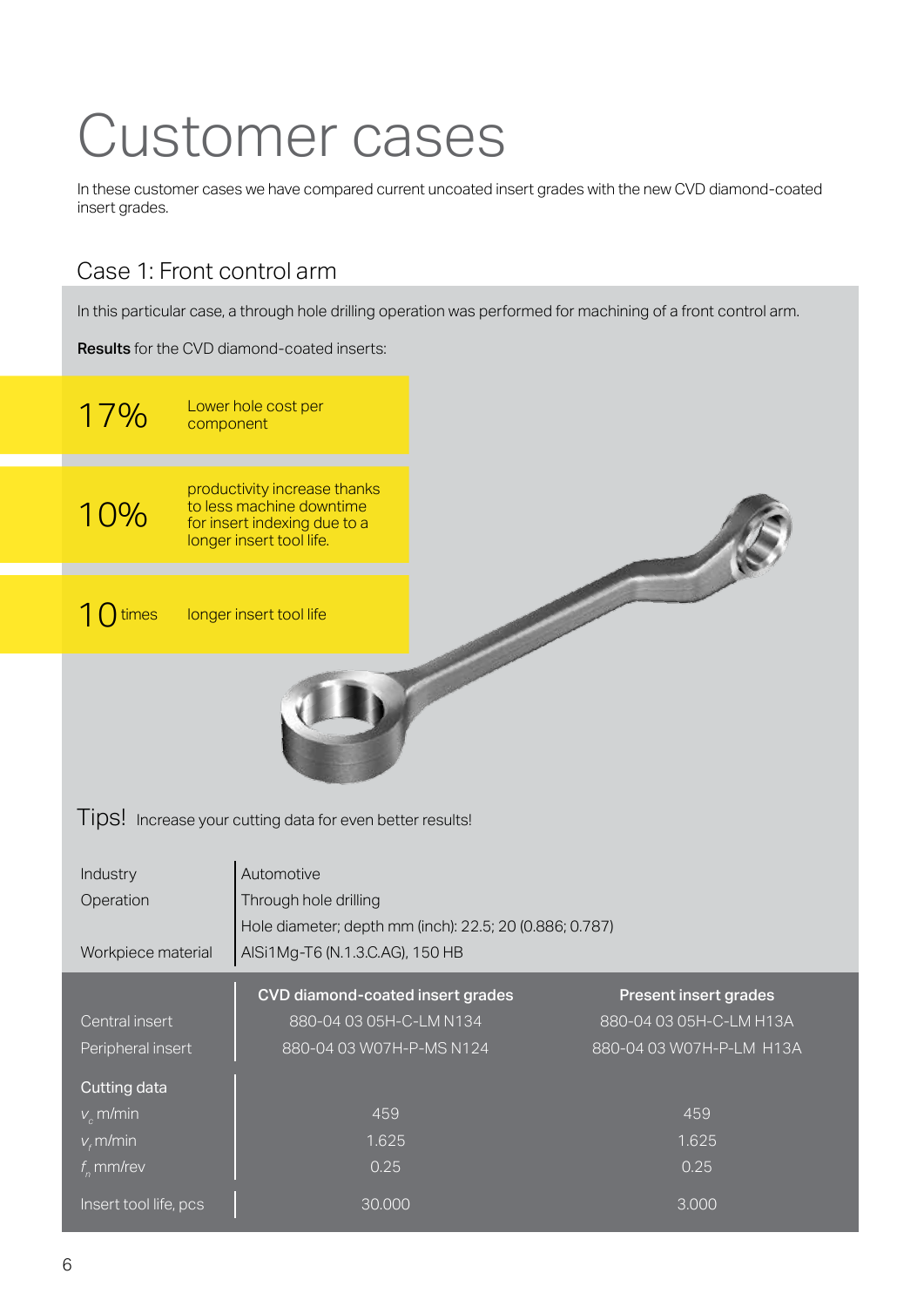# Case 2: Cylinder head

Blind hole drilling operation was performed during machining of a cylinder head component.

#### Results for the CVD diamond-coated inserts:

| 23%    | Lower hole cost per component  |
|--------|--------------------------------|
| +332%  | insert tool life               |
| $+33%$ | productivity increase          |
| 300h   | saved production time per year |
|        |                                |

Tips! Maximize the output of your machine by combining long tool life and higher cutting data!

| Industry<br>Operation<br>Workpiece material | Automotive<br>Blind hole drilling<br>Hole diameter; depth mm (inch): 22; 84.1 (0.866; 3.31)<br>Aluminum 6061-T6 (N.1.3.C.AG), 90-100 HB |                              |  |  |  |
|---------------------------------------------|-----------------------------------------------------------------------------------------------------------------------------------------|------------------------------|--|--|--|
|                                             | CVD diamond-coated insert grades                                                                                                        | <b>Present insert grades</b> |  |  |  |
| Central insert                              | 880-04 03 05H-C-LM N134                                                                                                                 | 880-04 03 05H-C-LM H13A      |  |  |  |
| Peripheral insert                           | 880-04 03 W07H-P-MS N124                                                                                                                | 880-04 03 W07H-P-LM H13A     |  |  |  |
| Cutting data                                |                                                                                                                                         |                              |  |  |  |
| $v_{\rm c}$ m/min                           | 276                                                                                                                                     | 207                          |  |  |  |
| $V_f$ m/min                                 | 0,60                                                                                                                                    | 0,46                         |  |  |  |
| $f_{n}$ mm/r                                | 0,15                                                                                                                                    | 0,15                         |  |  |  |
| Insert tool life, pcs                       | 3.024                                                                                                                                   | 700                          |  |  |  |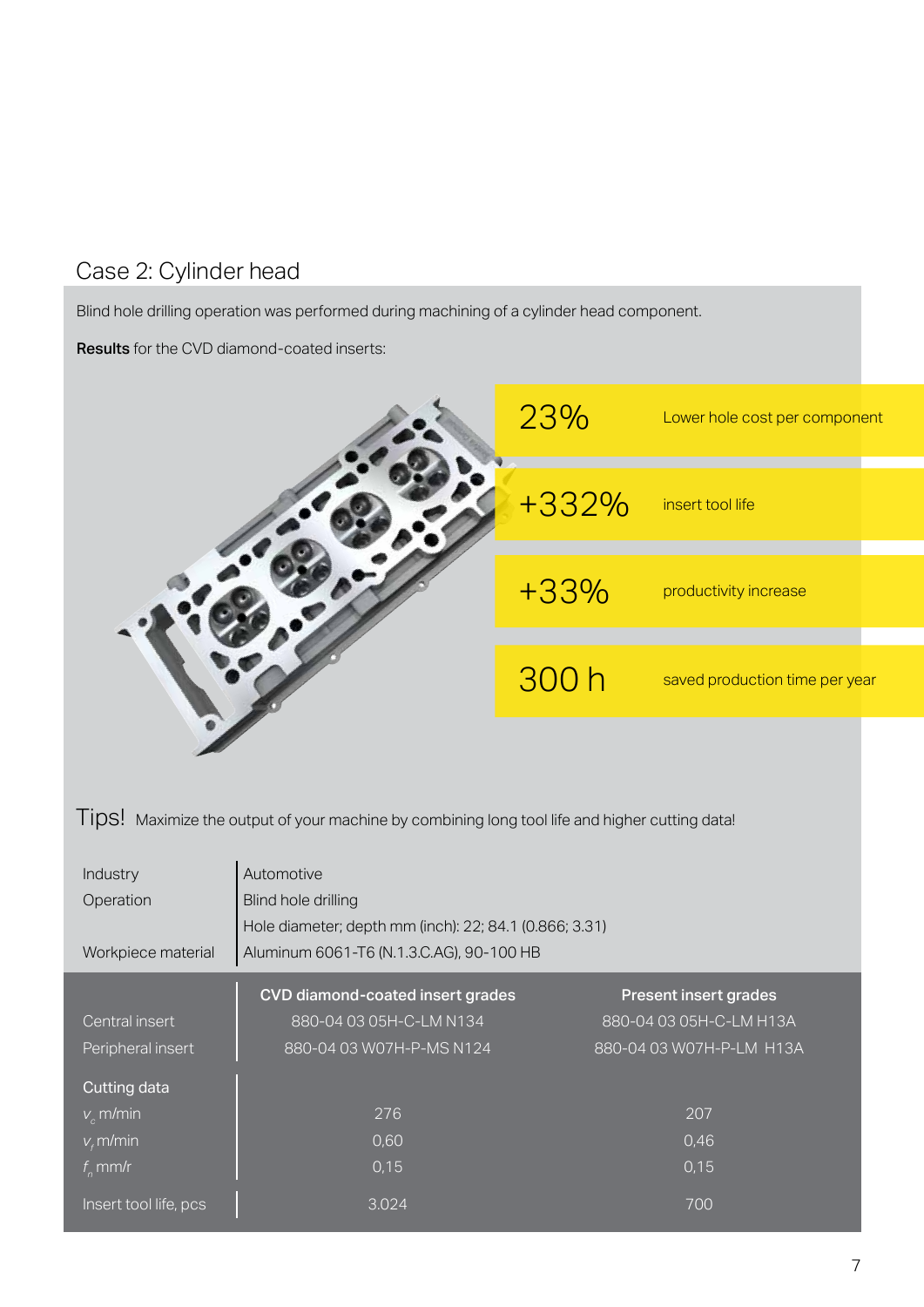# More about CoroDrill® 880

The CoroDrill 880 range features indexable insert drills from 12 to 84 mm (0.472–3.307 inch) in diameters with drill length of 2, 3, 4 and 5×DC. The large variety of geometries and grades makes it easy to find the right and optimized solution for most materials.

With the generous Tailor Made offer it is possible to order intermediate diameter and length combinations as well as different connection types and sizes such as HSK, Coromant Capto®, cylindrical shank.

As a Tailor Made option it is also possible to design your own step and chamfer drill especially made for your component.

### Engineered solution

If your component requires special features which our standard or Tailor Made programme cannot offer, there is always a way of solving your challenges by letting us help you to develop your own engineered solution.



#### ISO application area



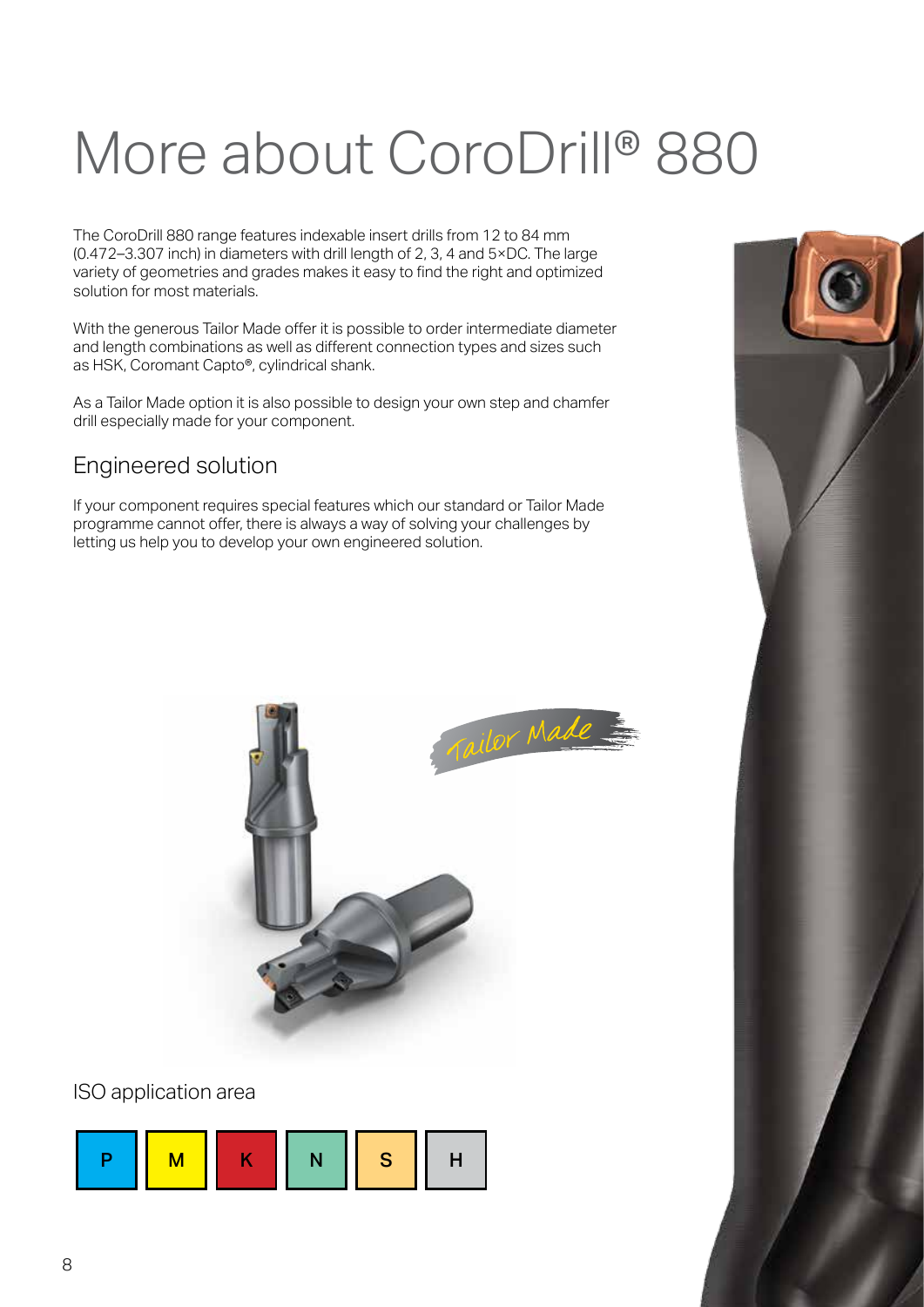### Features and benefits

- Optimized inserts featuring geometries and coatings for high performance in most materials
- Wiper geometry for great surface finish and high feed machining possibilities
- Optimized chip channels for accelerated chip evacuation
- Excellent chip control and chip evacuation the a result of an optimized flute design

#### Different drilling concepts

- For hole diameters 12.00−63.50 mm (0.472−2.500 inch), use CoroDrill 880 indexable insert drill
- For hole diameters 65.00−84.00 mm (2.559−3.307 inch), use CoroDrill 880 indexable insert drill for large-diameter holes
- Complementary product for unstable conditions and non-rotating applications see CoroDrill 881

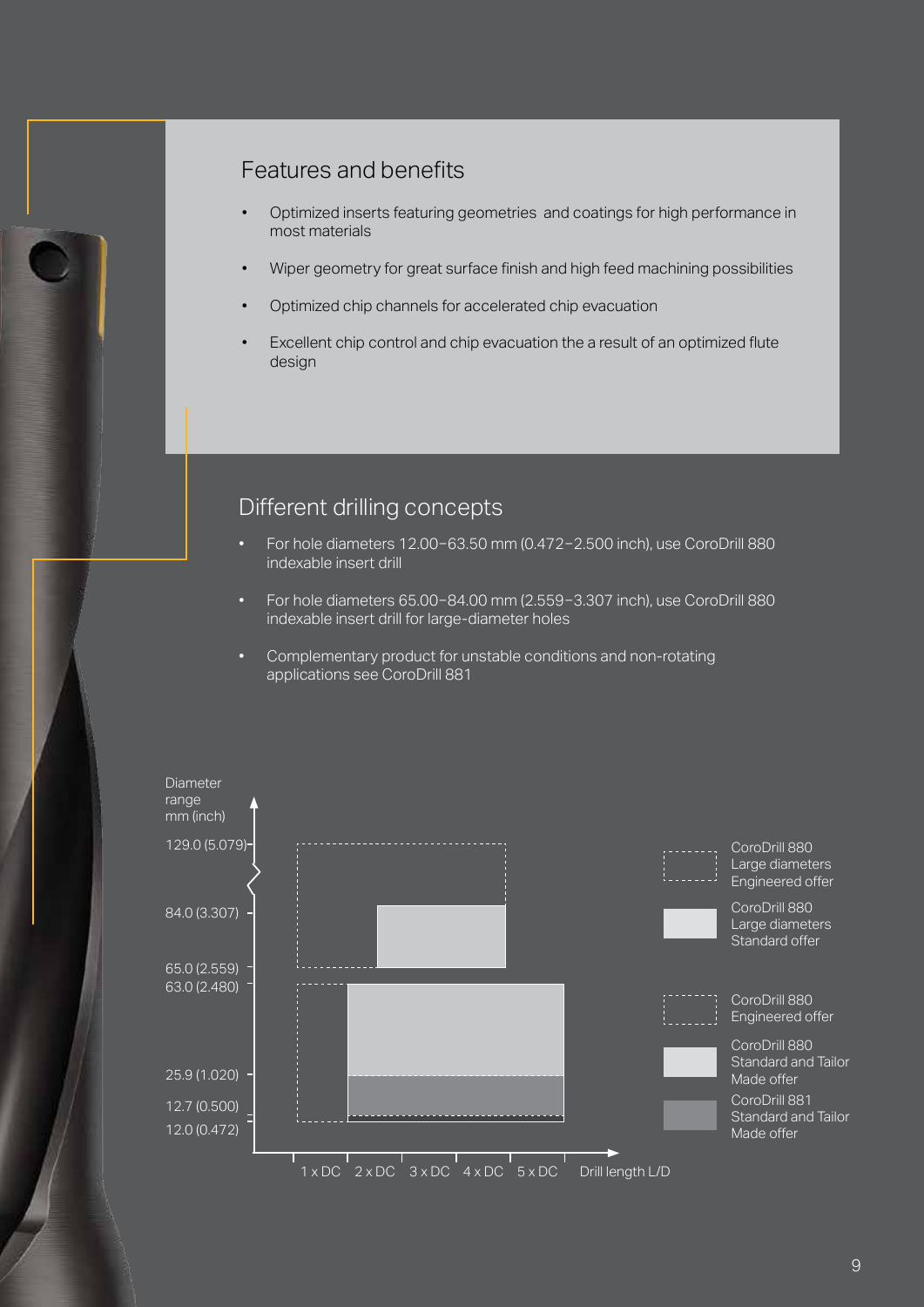# Insert geometries



- Low to medium feed
- Light cutting
- Excellent chip control in long-chipping materials
- -LM: first choice for long-chipping materials
- -MS: sharp edge geometry optimized for stainless steel and non-ferrous metals



- Low to medium feed
- Light cutting
- Excellent chip control in feed area
	- Low deflection



-LM, -MS -GM -GR -GT

- Low to high feed
- Strong reinforced edge
- Good chip control in high feeds



- Low to high feed
- Very strong reinforced edge
- Good chip control in most materials
- First choice for unstable conditions and interrupted cuts

Peripheral insert grade positioning in ISO P and ISO K

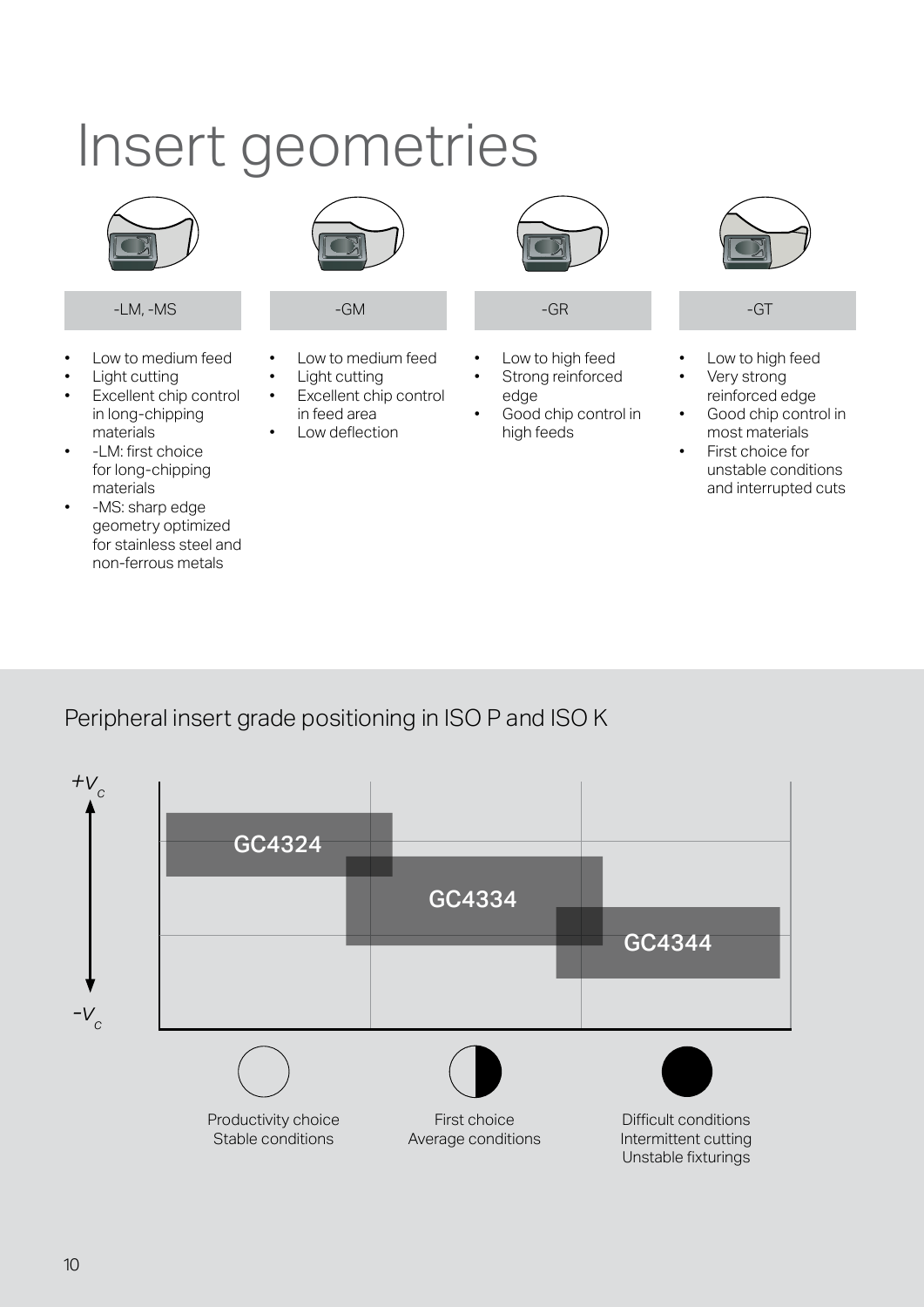# Choose the right insert and grade combination

|                        | First choice<br>Peripheral insert<br>Centre insert |            | Complementary choice<br>Centre insert<br>Peripheral insert |                          |
|------------------------|----------------------------------------------------|------------|------------------------------------------------------------|--------------------------|
| P<br>Low-carbon steel  | $-LM$ 1044                                         | $-LM$ 4334 | $-LM$ 1044                                                 | $-LM$ 4324<br>$-LM$ 4344 |
| P<br>Low-alloy steel   | $-GR$ 1044                                         | $-GR4334$  | $-GR$ 1044                                                 | $-GR4324$<br>$-GR4344$   |
| M<br>Stainless steel   | $-LM$ 1144                                         | $-MS 2044$ | $-LM$ 1044                                                 | $-LM$ 4344               |
| K<br>Cast Iron         | $-GR$ 1044                                         | $-GR4334$  | $-GR$ 1044                                                 | $-GR4324$<br>$-GR4344$   |
| N<br>Non-ferrous metal | $-LM N134$                                         | $-MS N124$ | $-LM$ H13A                                                 | $-LM$ H13A               |
| S<br><b>HRSA</b>       | $-LM$ 1044                                         | $-LM$ 4344 | $-LM$ 1144<br>$-LMH13A$                                    | $-MS$ 2044<br>$-LM$ H13A |
| H<br>Hardened steels   | -GM 1044                                           | $-GM 4344$ | $-GR$ 1044                                                 | $-GR4344$                |